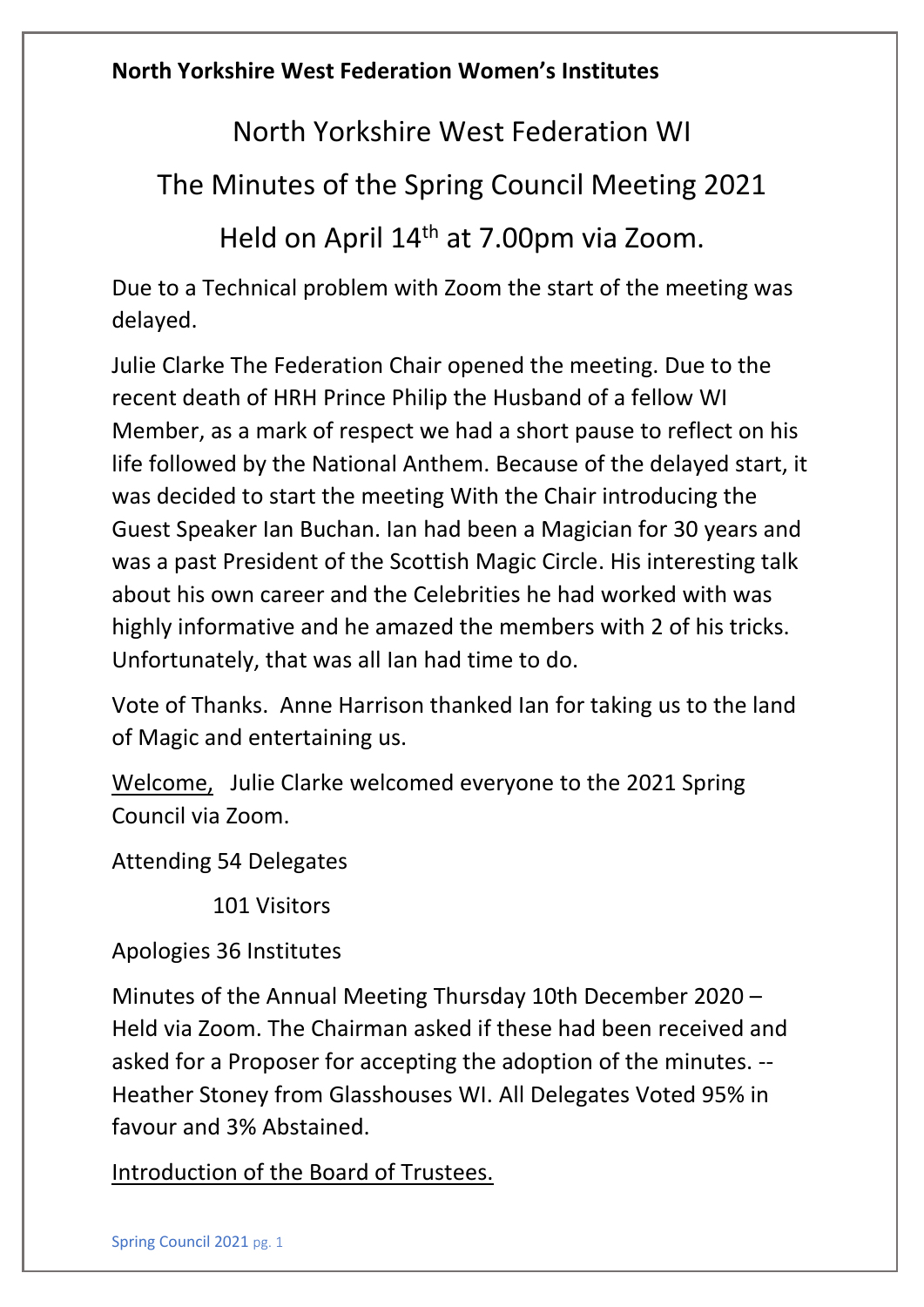Sue Butters has taken on the role of Minute taker. A member of Knox WI and is their Secretary. A member of the Membership Support and Training Committee and is a Trainee Adviser.

Anne Harrison, Member of Bainbridge WI, serves on Arts and Leisure Committee, Craft and Home Economics Committee and is Vice Chair of the Membership Support and Training Committee, and a WI Adviser.

Judith Stansfield, Member and Secretary of Melsonby WI, Chairman of Craft and Home Economics Committee, responsible for arranging our Zoom event program, acts as a shared Zoom host, and is the Editorial assistant of the Newsletter.

Hazel Smyth, Member of Marton Cum Grafton, Federation Treasurer, Webb Mistress, Technology Adviser, acts as shared host on Zoom. Responsible for sending all the information weekly to Institutes.

Heather Stoney, Member of Glasshouses WI, Chairman of Arts and Leisure Committee, Health and Safety, Risk assessment, Facilities Manager and responsible for the Federation Choir.

Liz Whapples, member of Burton Leonard WI, Science Representative, Chairman of the Public Affairs Committee, responsible for promoting the Resolutions from National.

Julie Clarke, Member, Secretary and Treasurer of Coverdale WI, Federation Chairman for 2yr, Chairman of GYS Committee, serves on the Craft and home Economics Committee, liaising with Emma and Judith to produce the monthly Newsletter. Organizer of Catering for Federation and Committee Events. Julie is stepping down from the Chairmanship of the Federation at the end of this Meeting.

## Presentation of the Accounts for year ending 31/12/2020

Hazel Smyth welcomed everyone. The Accounts had been circulated to everyone prior. The Treasurer reported that 2020 was when the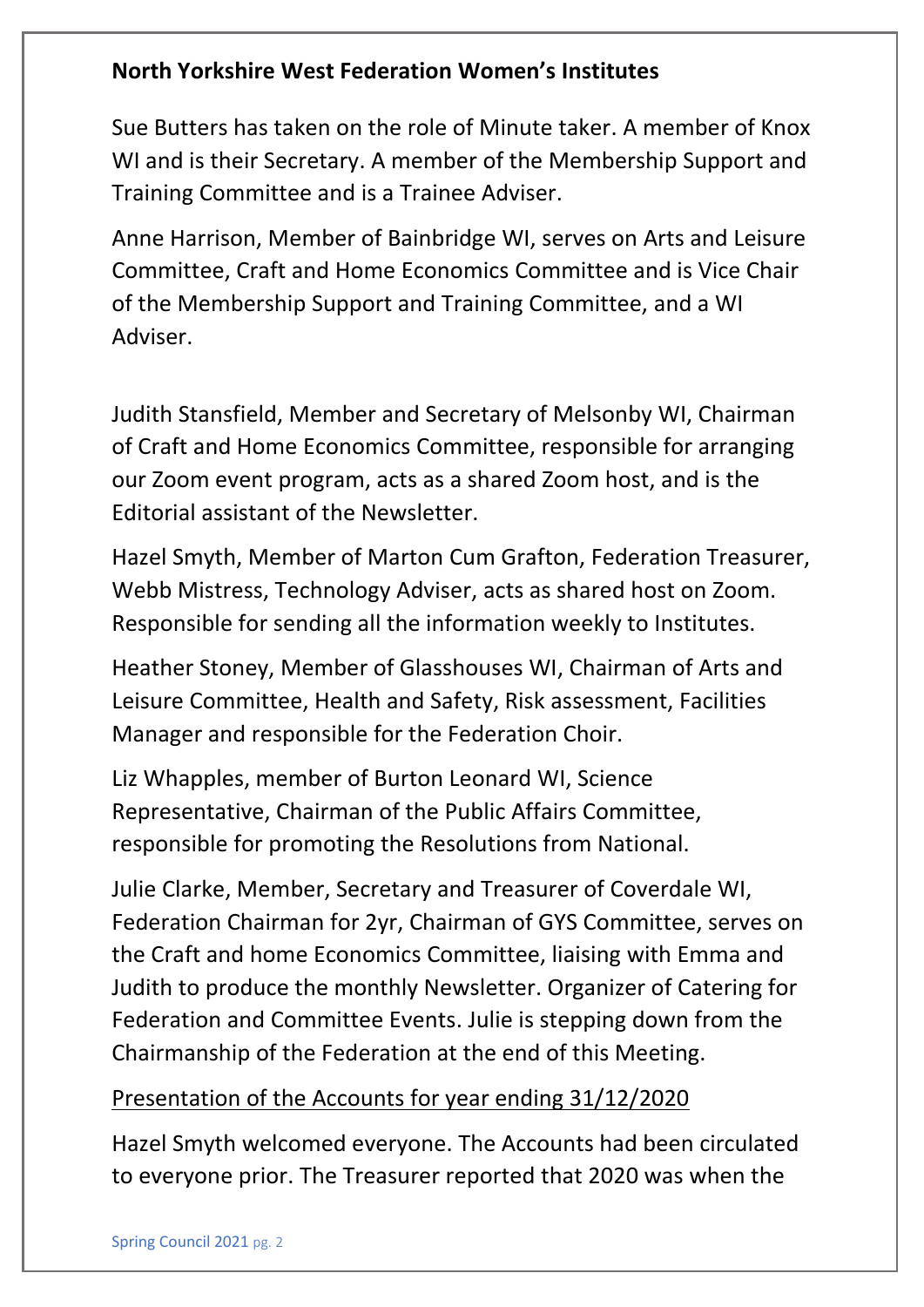Federation Budget did not survive contact with COVID, the same as your Wis.

Like you the Federation Board and office team were thrown into an unknown situation with the office closed and Kim and Michelle working from home.

Great efforts were made to reduce expenditure by looking at all the costs and the opportunities by the Furlough scheme and Grants were investigated.

The accounts which have been audited, reflect these timely interventions by Treasurers --- Sue Earl – Armstrong, Jackie Williams and Pauline Bowman, together with generous government-based grants and donations received from WIs and Members.

We therefore have ended the year with a Surplus of £4,147.

2021 has started with some uncertainty and the future is still not crystal clear. We like you, are looking forward to WI meetings other than on zoom or outside but realise that a lot of venues including Alma House's capacity may not, until "Space" limits change, be viable for use.

Therefore, currently the Federation has limited opportunities to generate additional income over subscription income, so please consider supporting any Federation Events. If you have any ideas for events, please let us know but we realise WI's are in the same situation regarding events.

We continue to ensure that we are minimizing costs as much as possible, hence the efforts by unpaid Trustees to undertake work previously done by paid employees and the use of electronic, rather than Royal Mail for communications, reducing costs as much as possible.

Any Questions? No.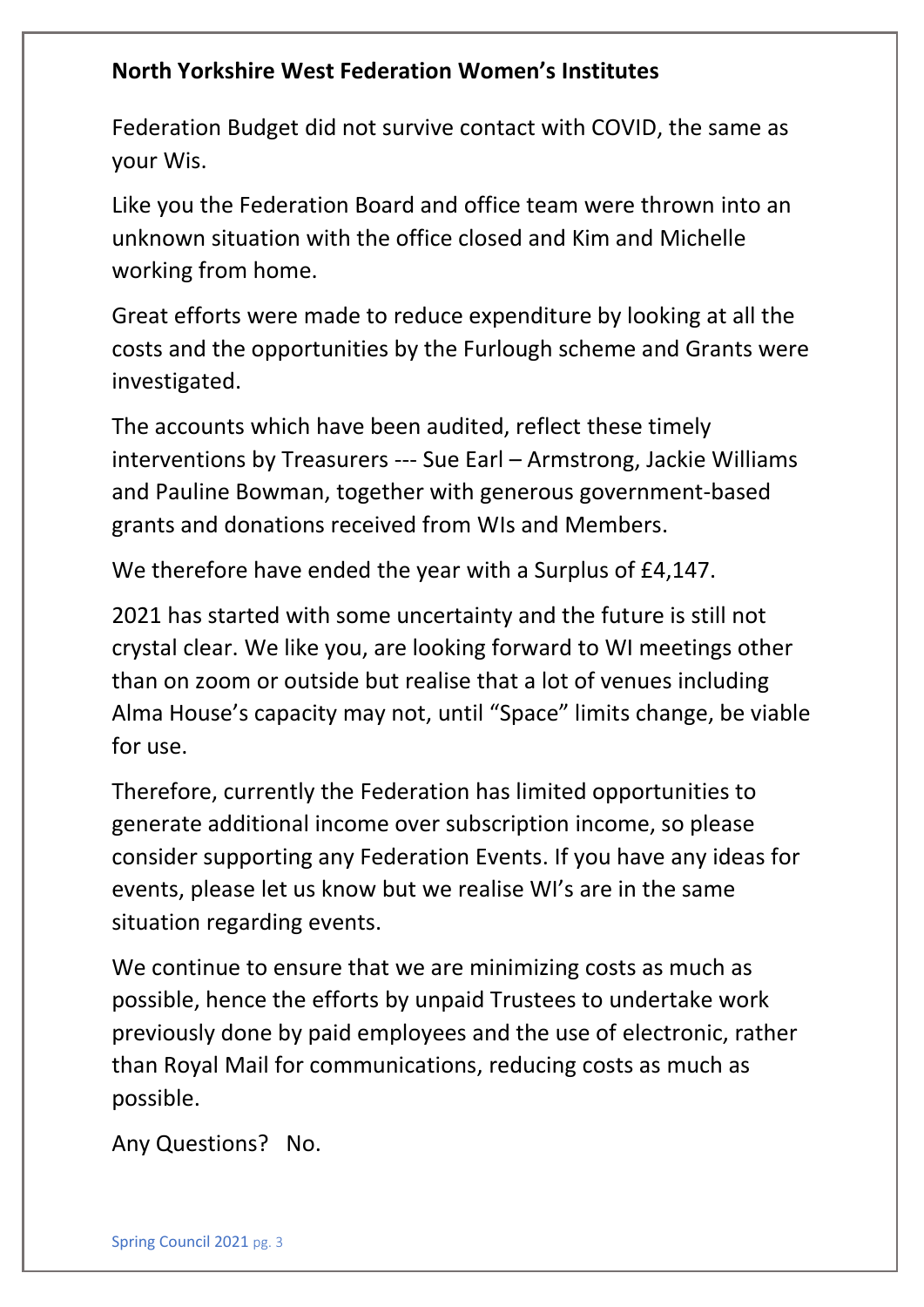Hazel proposed the adoption of the Annual Accounts 2020, Sue Earl-Armstrong from Barnoldswick Buttercups WI Seconded and the Delegates voted, 50 votes for and 2 abstained, 96%. The motion was carried.

Hazel proposed the Re appointment of Charted Accountants JWP Creers LLP for the year 2021. They had been extremely helpful. Lesley Manser from Ripon Center WI seconded. The Delegates voted 49 for 1 abstained. 98% the motion was carried.

#### Adoption of Annual Report 2020 and the work of the Committees

The Chairman asked the Delegates to vote for the Adoption of Annual Report and work of the committees which had been circulated prior. Seconded by Sara Baldwin – Cole from Coverdale WI. Votes for 47 3 abstained. Carried 94%

Resolution update, NYWest Zoom update and Communication Skills. See Attachment

200 Club Draw.

| $1st$ for £100 156 Lesley Manser |  |
|----------------------------------|--|
|----------------------------------|--|

 $2<sup>nd</sup>$  for £50 234 Mary Middlemiss

 $3<sup>rd</sup>$  for £25 70 Elaine Duerden

Chairman's Address and update, introduction of the new Chairman

Julie Clarke, the year started well both the Federation and the Institutes had lots of plans. Then came Covid followed by lock down and we ground to a halt. Technology became the norm for correspondence and passing information on, thank you to all those who embraced technology and Zoom. The Trustees used the furlough scheme, this meant the Staff were working only 1 week in 4.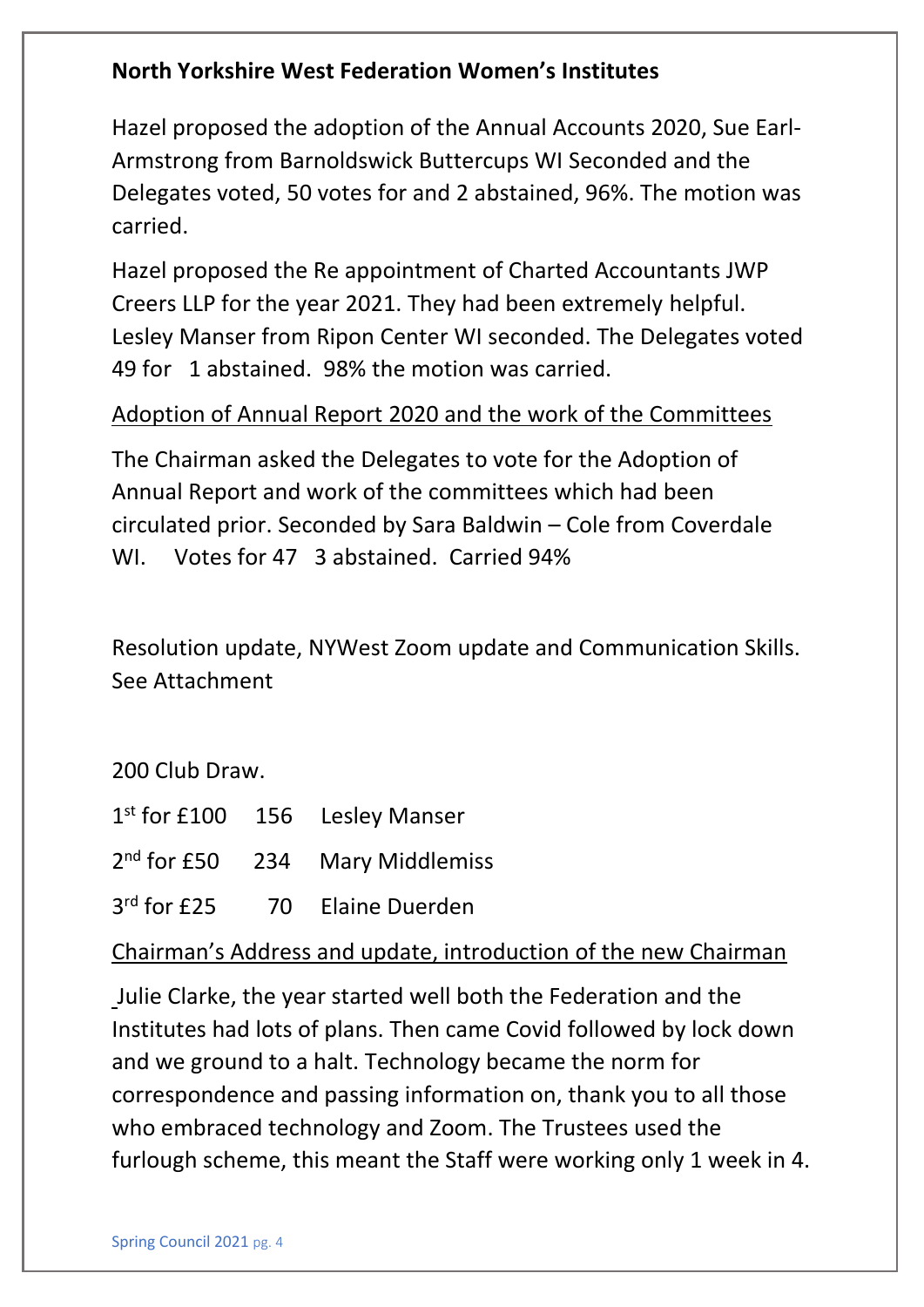All the Trustees took on extra duties to keep the Federation afloat and the members informed, there were many changes and information from National to be passed on. One was the changes to the constitution which we thank our institutes and members for taking the time to look at the proposals. You will now have a copy of the revised constitution and can see how much more flexible it is. Would the institutes please add their WI name to the document, which can now be stored electronically. If there are WI's without that facility a paper copy can be sent but to save printing costs it would be helpful if as many WI as possible store electronically. I have been asked about Denman and what is happening now, there is no new information, talks with the Charities Commission are ongoing. When the sale goes ahead all the monies raised will go to education. What do you think of the slimed down version of the newsletter? It is much easier for institutes to print copies off for those members who do not have the technology to receive it via email. We received a grant for £1000 pounds, and we are using this to give every institute £10 towards the cost of printing the newsletter.

In 2020 there were 2 items we did not complete they are the certificates for WI Birthdays, and Long Service membership. We hope to hand these out at the Autumn Lunch at Tennant's. National are also sending certificate out.

The National Annual Meeting is on Zoom this year and normally the Delegates would have a ratio of 1 in 4 WI's, this year it will be 1 in 8 WI's. Sue Earl – Armstrong the chair of Membership has organized the grouping and the Secretaries will be sent this information when we hear from National. The meeting will be held on the 8<sup>th</sup> June there may be some visitor tickets to join the Zoom. The speakers for the resolutions will be heard by the Delegates who can report back to their WI's and they will have time to discuss the issues and vote accordingly by 9<sup>th</sup> July.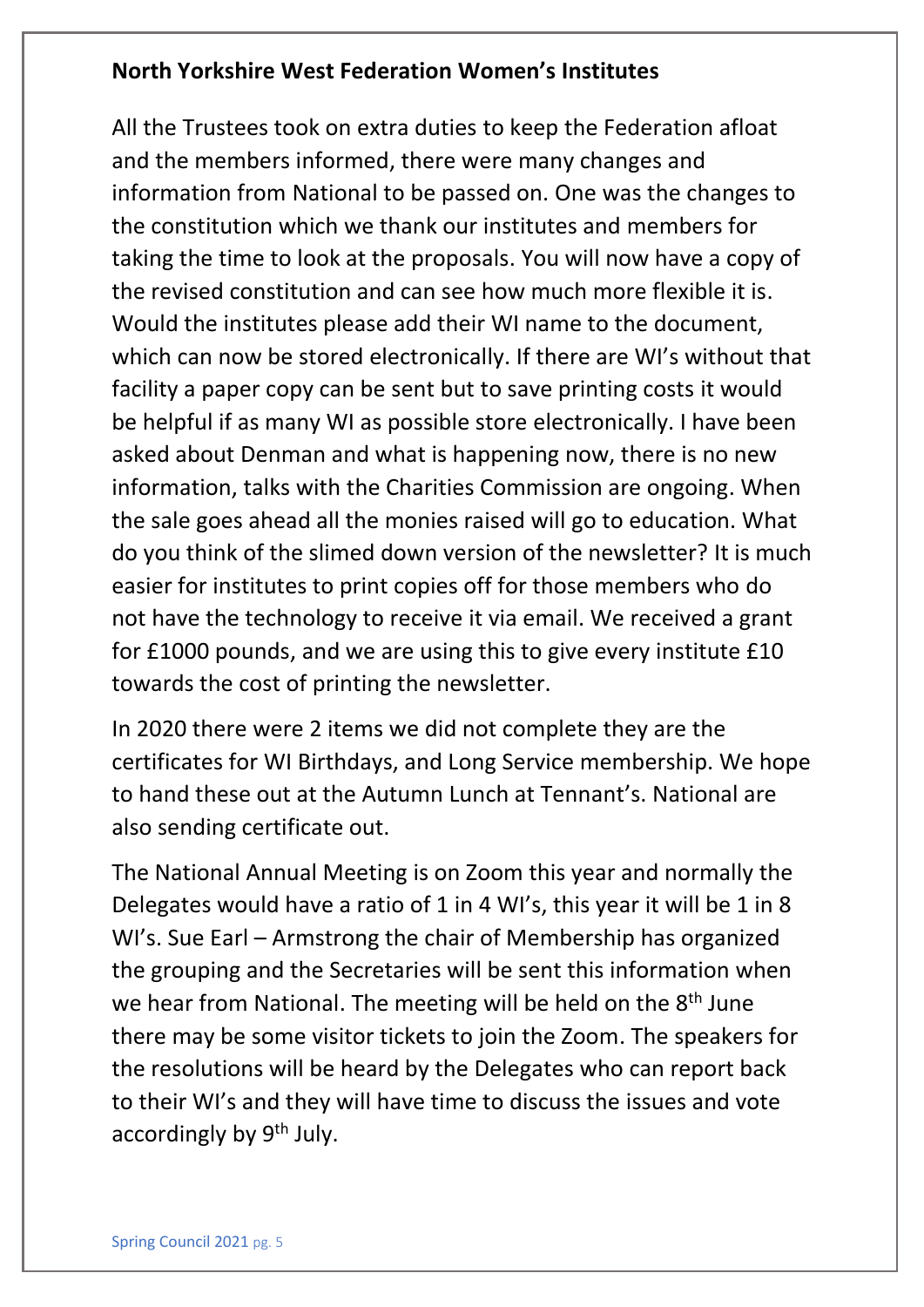I have great pleasure introducing the new Chairman of NYWF Heather Stoney I wish Heather every success and great happiness.

# New Chairman's address including announcement of next year's Spring Council.

Thank You Julie

I am both proud and privileged to be elected as chairman of this wonderful Federation for the next year. I am following in some very prestigious footsteps, on my time on the Board I have worked with both Pauline and Julie. I hope that I can serve the Federation nearly as well as they both did.

We have had a very difficult and challenging year, as most charities and organizations have, particularly not being able to meet up with our WI friends. Hopefully, there is light at the end of the tunnel as we continue to follow the guidelines.

At this point can I express thanks to our Chair and all the Trustees for their hard work and support over the last year. Please can we give them a hearty WI round of applause.

As a Federation our main priority is to assist our members to get back to face-to-face meetings, it will be baby steps to begin with in small groups and eventually leading up to larger ones. This I do not think will happen until the end of the year, WI members are very positive, resilient ladies and renowned for helping others but if ever you need help, please ask us or your wonderful team of advisers for any guidance you might need.

Zoom has been a fantastic tool for keeping people in touch which I know members have really enjoyed, but lots of members have been unable to do this, we must support them as we are able to meet up.

The federation at present has no paid staff and all the Trustees are doing all the tasks at home as soon as it is safe to reopen Alma House and employ a federation secretary again, we will. We can then slowly